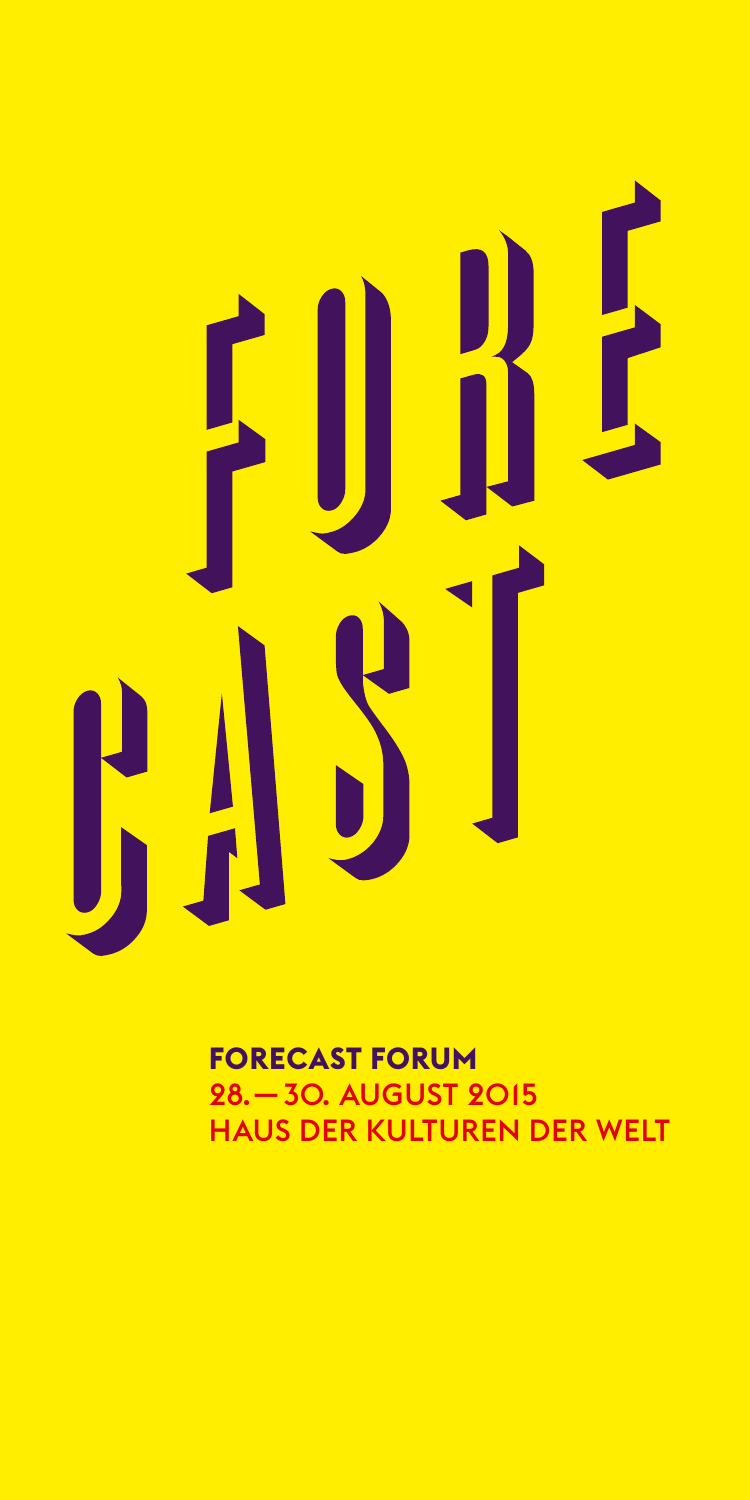# **Eine internationale Plattform für wegweisende Ideen**

Das Forecast Forum bietet über drei Tage einzigartige live-Präsentationen von 30 talenten aus China, Indien, dem Irak, Kanada, Mexiko, Peru, Kolumbien, den USA und ganz Europa. Vom 28. bis 30. August wird das HKW zu einem Testlabor, das zukunftsweisende Ideen erfahrbar macht. Forecast lädt das Publikum dazu ein, Projektideen aus den Bereichen Kunst, Design, Architektur und Wissenschaft zu erleben, in Form von Konzerten, Videos und Installationen.

 Forecast setzt auf Mentoring. sechs außergewöhnliche Köpfe haben aus mehr als 360 internationalen Bewerbungen 30 vielversprechende Talente ausgewählt, die sie zum Forecast Forum einladen. Als Mentor\*innen unterstützen sie diese mit ihrer Expertise und ermutigen sie dabei, die grenzen von Material, Arbeitsweisen und Formaten auszureizen. Forecast gewährt Einblicke in kreative Prozesse und macht das entwickeln von Ideen, ihr Erfinden, Verwerfen und Umsetzen für das Publikum zugänglich.

 Zum Abschluss des Forecast Forums wählen die Mentor\*innen jeweils ein Projekt aus, das sie bei der weiteren Entwicklung begleiten wollen. Die Ergebnisse dieser sechs Tandems werden im Februar 2016 beim Forecast Festival präsentiert.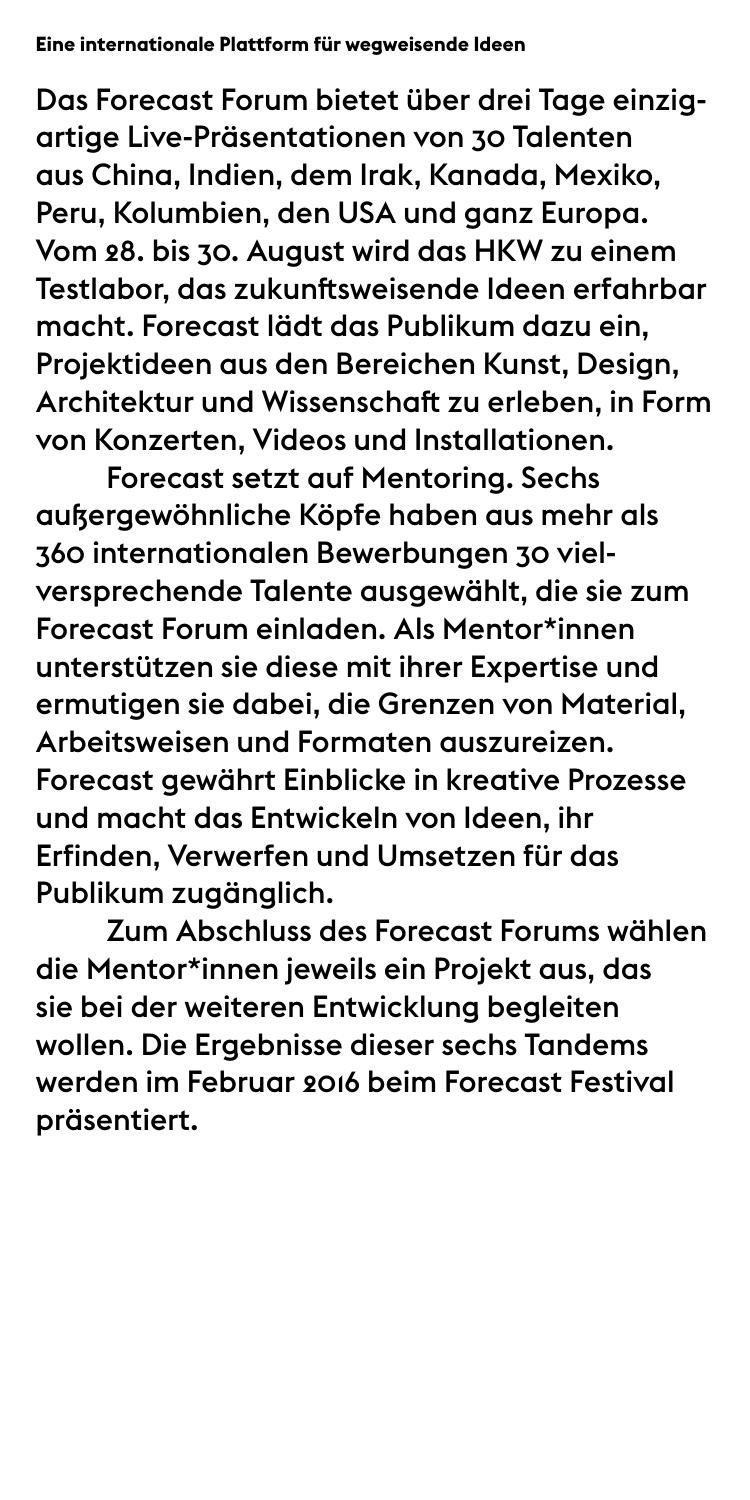The Forecast Forum is a three-day program featuring unique live presentations by 30 creative talents from China, India, Iraq, Canada, Mexico, Peru, Colombia, the US and all of Europe. From August 28 to 30, the Haus der Kulturen der Welt will become a test lab showcasing their inventive ideas. Forecast invites the public to experience musical performances, videos and installations to gain insight into the development of projects from the field of art, design, architecture and science.

 Six outstanding experts in their field have sited through 360 applicants from all over the world and chosen 30 emerging talents who they will mentor and help in developing their projects. Materials and research methods as well as formats will be approached in new and challenging ways. Forecast throws a light on the inner workings of creative processes and lets audiences follow the development of ideas, how concepts are invented and tossed aside, and how decisions are made.

 At the conclusion of the Forecast Forum, each mentor will select one talent to accompany through the realization of his or her project. The results of these six collaborations will be presented in February 2016 at the Forecast Festival.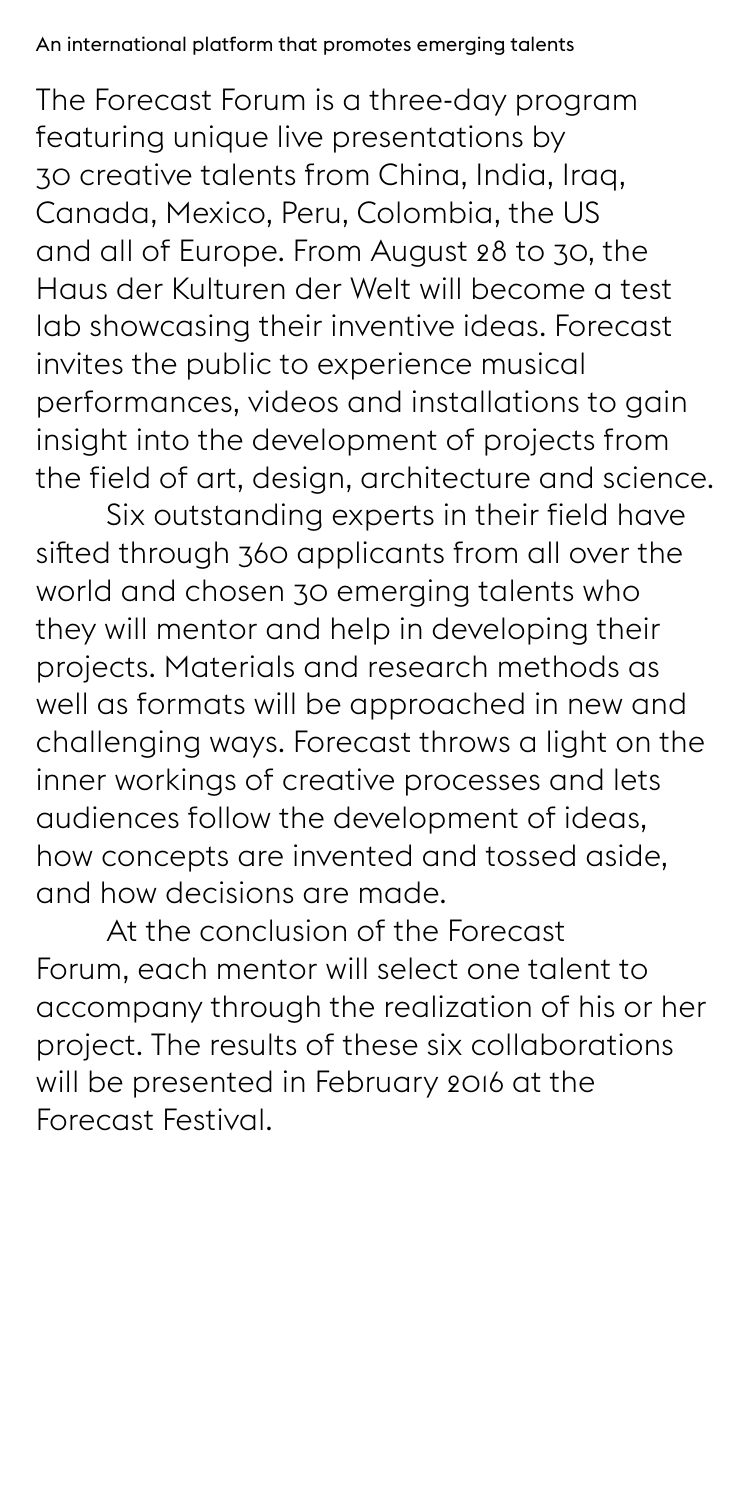#### **Programm** Program

#### **Alle Veranstaltung sind in englischer Sprache**

All events are in English language

### FriDay, 28 auGust

#### 18.00 **Opening Exhibition of Ideas**

- 19.00 **On Mentoring** in dialog: barbara Vanderlinden with Lars Peter hagen, Jürgen Mayer h. with bas Princen, **Fric Joris with Markus Diebel**
- 20.00 **Drinks and Music**

### saturDay, 29 auGust

### 11.00 **Exhibition of Ideas open**

- 14.00 **Live Presentations** natalia carrus, ana María Gómez López, Markus Hoffmann, Agnieszka Kozlowska, Kalliopi Tsipni-Kolaza, arne Vogelgesang
- 15.00 **Mentor Focus** barbara Vanderlinden on curating
- 15.30 **Live Presentations** Joanna banach, Kabir carter, Milena Kipfmüller, Mohamed, Roberto Santaguida, Iza Tarasewicz
- 16.30 Mentor Focus Eric Joris and Kurt Vanhoutte on Scientific Fiction
- 17.00 **Live Presentations** christina Della Giustina, Mauricio Freyre, Tobias Nolte, Katharina Rüter, Svenja Schüffler, Martha schwindling, arturo soto, ewa wesołowska, noémi zajzon
- 18.30 **Mentor Focus** Lars Petter hagen on composing
- 19.00 **Live Presentations** Leila albayaty, elise eeraerts, Natalia Escobar, L. Sasha Gora, Amitesh Grover, Maren Kames, Kylie King, wendy Di wang, shannon werle
- 20.30 **Drinks and Music**

#### sunDay, 30 auGust

#### 11.00 **Exhibition of Ideas open**

- 13.00 Live Presentations Leila Albayaty, Elise Eeraerts, Maren Kames, Mohamed, Martha Schwindling, Noémi Zajzon
- 14.00 **Mentor Focus** Markus Diebel on Design
- 14.30 **Live Presentations** christina Della Giustina, natalia escobar, Mauricio Freyre, amitesh Grover, arturo soto, wendy Di wang
- 15.30 **Mentor Focus** bas Princen on Photography
- 16.00 **Live Presentations** natalia carrus, L. sasha Gora, Kylie King, Tobias Nolte, Svenja Schüffler, Kalliopi Tsipni-Kolaza, Iza Tarasewicz, Arne Vogelgesang, Shannon Werle
- 17.30 **Mentor Focus** Jürgen Mayer h. on architecture
- 18.00 **Live Presentations** Joanna banach, Kabir carter, ana María Gómez López, Markus hoffmann, Milena Kipfmüller, agnieszka Kozlowska, Robert Santaguida, Katharina Rüter, Ewa Wesołowska
- 20.00 **Announcement of the selected projects**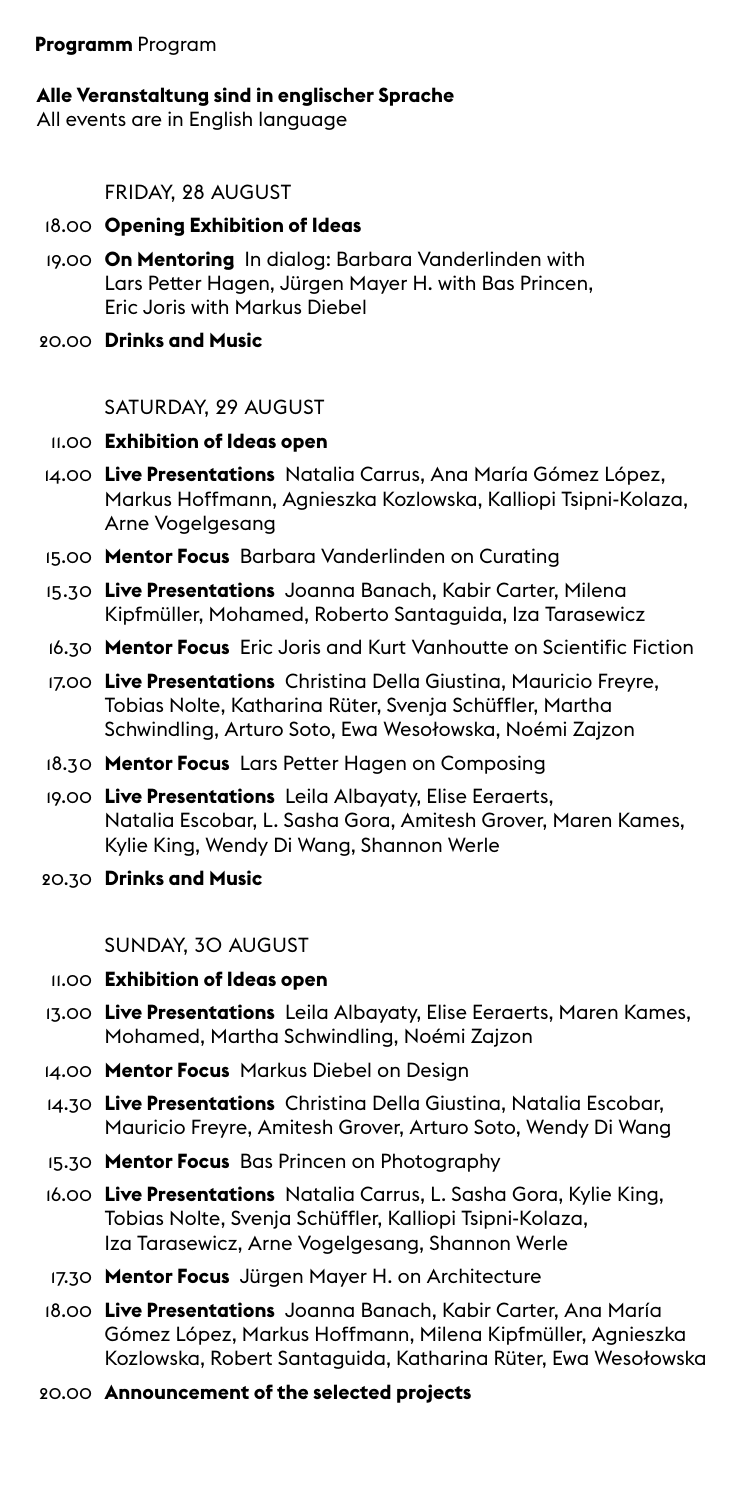#### **Mentor\*innen** Mentors

#### **6 herausragende Köpfe geben ihre Erfahrung weiter**

6 outstanding practitioners sharing their expertise

#### **MARKUS DIEBEL**

**Der Produktdesigner Markus Diebel hält über 60 Patente und erhielt für seine Designs internationale und renommierte Auszeichnungen. Seine Arbeit und sein Werdegang stehen für eine ganzheitliche Methode, die ihn zu einer der originellsten und einflussreichsten Persönlichkeiten im Bereich Design machen.** Product Designer Markus Diebel holds over 60 U.S. patents and is the recipient of international and distinguished design awards. The stages of his career have all added up to a holistic method that makes him one of the highly original and influential minds in desian.

# Lars Petter haGen

**Lars Petter Hagen ist einer der wenigen zeitgenössischen Komponisten, deren Werk von Kritikern als gleichenmaßen avanciert, ausgefeilt und berührend sinnlich beschrieben wird. Seine Musik wird auf internationalen Festivals aufgeführt und wurde vielfach ausgezeichnet.** 

Lars Petter hagen may count as one of the few contemporary composers whose body of work is regarded by critics as visionary, elaborate and touchingly sensuous at the same time. His music has been performed at international festivals and awarded various prizes.

#### eric Joris

**Eric Joris entwickelt faszinierende Methoden zur Verbindung von modernster Technologie mit künstlerischen Formen, die insbesondere unsere Wahrnehmung von Klang, Bewegung und Raum hinterfragen. Seine Arbeiten werden regelmäßig durch zukunftsweisende Institute für Technologie koproduziert.**

Eric Joris develops intriguing methods for connecting state-ofthe-art technology with artistic forms, often questioning our perception of sound, movement and space. his performance art is frequently co-produced by pioneering institutes for technology.

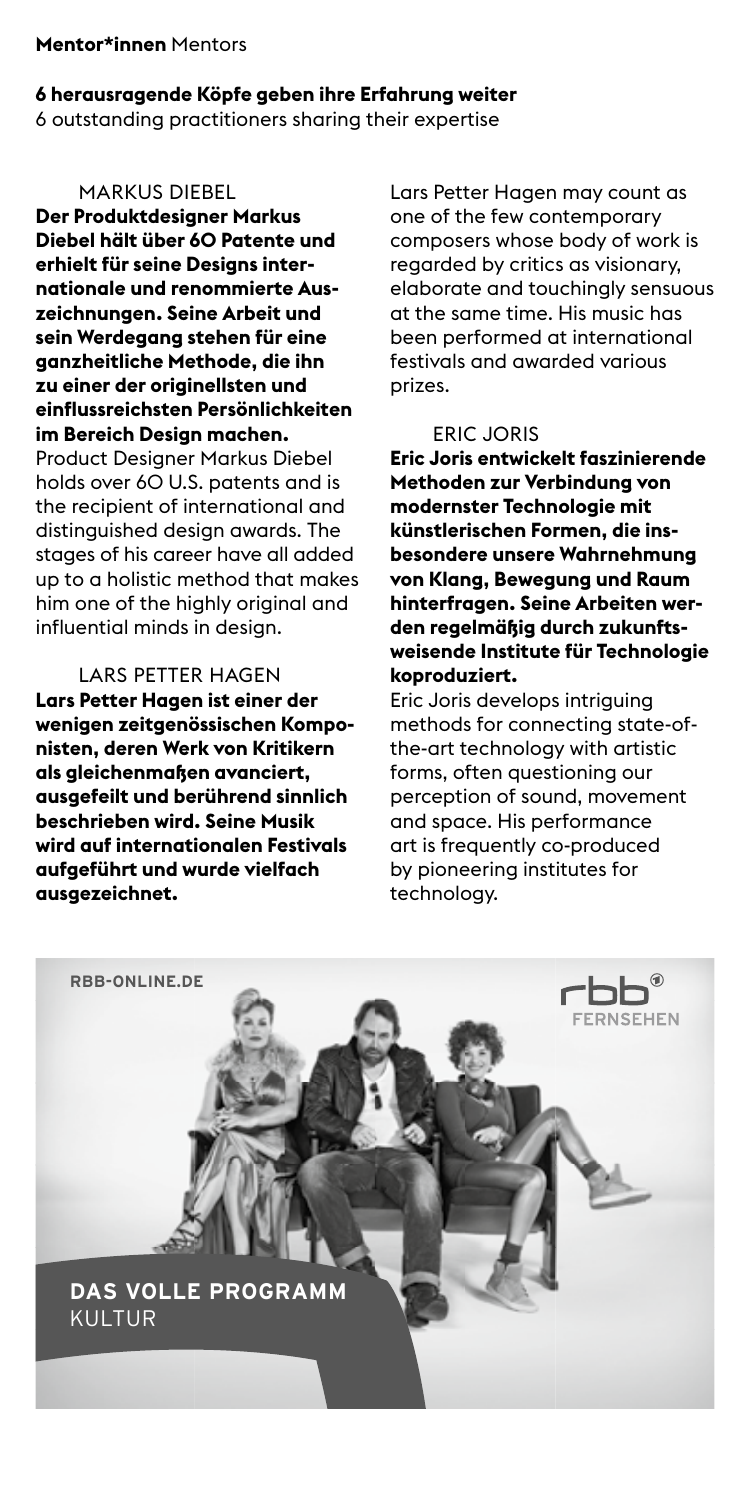# JürGen Mayer h.

**Die Entwürfe des Architekten Jürgen Mayer H. erscheinen wie Formwandler, die sich organisch zwischen Konzepten und Strukturen aus Wissenschaft, Kommunikation, Skulptur und Architektur bewegen. Seine Arbeiten wurden weltweit publiziert und ausgestellt und sind in zahlreichen Sammlungen vertreten.**

Architect Jürgen Mayer H.'s desians may seem like shapeshifters, organically oscillating between concepts and structures that originate in science, communication, sculpture and architecture. His work has been published and exhibited worldwide and is held by numerous collections.

#### bas Princen

**Bas Princens ästhetische Klarheit und sein Blick für Leerstellen oder Zwischenräume ermöglichen ihm, sich von traditionellen Narrativen abzuwenden. In seinen Projekten konzentriert sich der Fotograf auf die Spannungen und Brüche zwischen gestalteter Oberfläche**  von Städten und "natürlicher" **Landschaft.**

Photographer Bas Princen's aesthetic lucidity and his eye for void and space enable him to depart from traditional narratives. in his projects, he focuses on the frictions between the designed surfaces of cities and a "natural" landscape.

barbara VanDerLinDen **Barbara Vanderlinden hat bereits auf unterschiedlichsten Plattformen erfolgreich Methoden entwickelt und zur Anwendung gebracht, um Kuratieren in Theorie und Praxis zu untersuchen und zu vermitteln. Sie interessiert sich besonders dafür, in flexiblen Projekten neue Räume zu öffnen und einen Diskurs nachhaltig in Bewegung zu setzen.**

barbara Vanderlinden is experienced in analyzing and conveying curating as method on various platforms. she is particularly interested in flexible projects that open up spaces and set a discourse in perpetual motion.

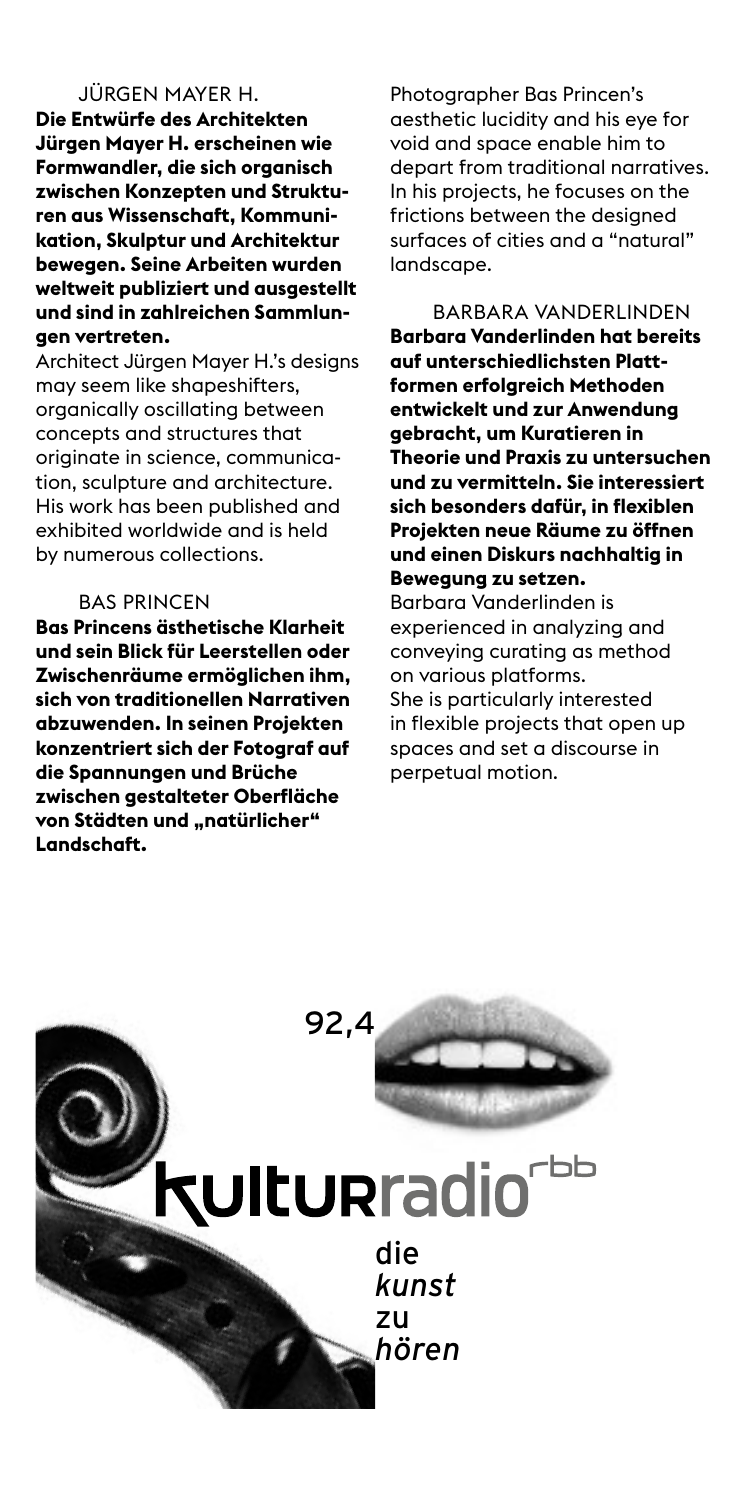#### **Teilnehmer\*innen** Participants

**30 Ideen in einzigartigen Live-Präsentationen**  30 ideas in unique live presentations

#### **LEILA ALBAYATY**

**ist eine französische Filmemacherin und Musikerin, sie lebt in Berlin und Brüssel.** *From a Palm Tree to the Stars* **thematisiert Veränderungsprozesse durch Musik und bringt Kulturen in verschiedenen audiovisuellen Formen zusammen.** is a French filmmaker and musician living in berlin and brussels. *From a Palm Tree to the Stars* is about transformation through music and brings together different cultures, which Leila Albayaty aims to collect in several audiovisual forms.

#### Joanna banach

**ist eine polnische Künstlerin und Designerin, sie lebt in Kopenhagen.** *MMM Hotel* **ist ein Pop-up-Hotel aus transportablen Modulen und geht das Problem an, bei temporären Großveranstaltungen eine gastliche Unterkunft zu finden.**  is a Polish artist and designer living in copenhagen. *MMM Hotel* is a pop-up hotel made of portable modules that addresses the contingency of hospitality during temporary mass events.

#### NATALIA CARRUS

**ist eine französisch-argentinische Künstlerin und wohnt in Mailand.**  *Packarting Plastic* **ist ein experimentelles Kunstprojekt und versucht, das Bewusstsein für eine nachhaltigere Konsumhaltung mittels Kunstobjekten zu steigern.** is a French-Argentinian artist living in Milan. *Packarting Plastic* is an experimental art project that seeks to raise consciousness for a shift in consumption attitudes through art objects.

#### Kabir carter

**ist ein amerikanischer Künstler und lebt in New York. Mit** *FdK Actions or the People's Polymorph*  **will er gleichermaßen Autoteile** 

**wie auch die Unternehmensgeschichte von Volkswagen unsachgemäß zusammensetzen, um so "etwas Neues oder vielleicht auch gar nichts zu erschaffen".** is an American artist living in **New York. In FdK Actions or the** *People's Polymorph,* he will put both Volkswagen car parts and Volkswagen's corporate history together improperly in order to create "something else, or nothing at all".

christina DeLLa Giustina **ist eine italienisch-schweizerische Künstlerin und lebt in Amsterdam.**  *You are Variations* **übersetzt wissenschaftliche Daten aus den Vitalfunktionen von Bäumen in eine Art Komposition und interpretiert, übersetzt und arrangiert Langzeitmessungen zu einer musikalischen Partitur.** 

is a Swiss-Italian artist living in amsterdam. *You are Variations*  reads scientific data on the life of trees as a music score and interprets, translates and arranges long-term measurements of trees in a composition.

#### **FLISE EERAERTS**

**ist eine belgische Künstlerin und lebt in Antwerpen.** *Burning Mass*  **will den Herstellungsprozess einer ortsspezifischen Skulptur filmisch untersuchen sowie den schöpferischen Akt und den damit verbundenen Kenntnisgewinn über die Kernsubstanz und Masse dieser Skulptur reflektieren.** is a Belgian artist living in Antwerp. **The film project Burning Mass** follows the making of a vast sitespecific sculpture in its original, natural environment and focuses attention on the act of creating this sculpture and the process of gaining knowledge of its core substance and mass.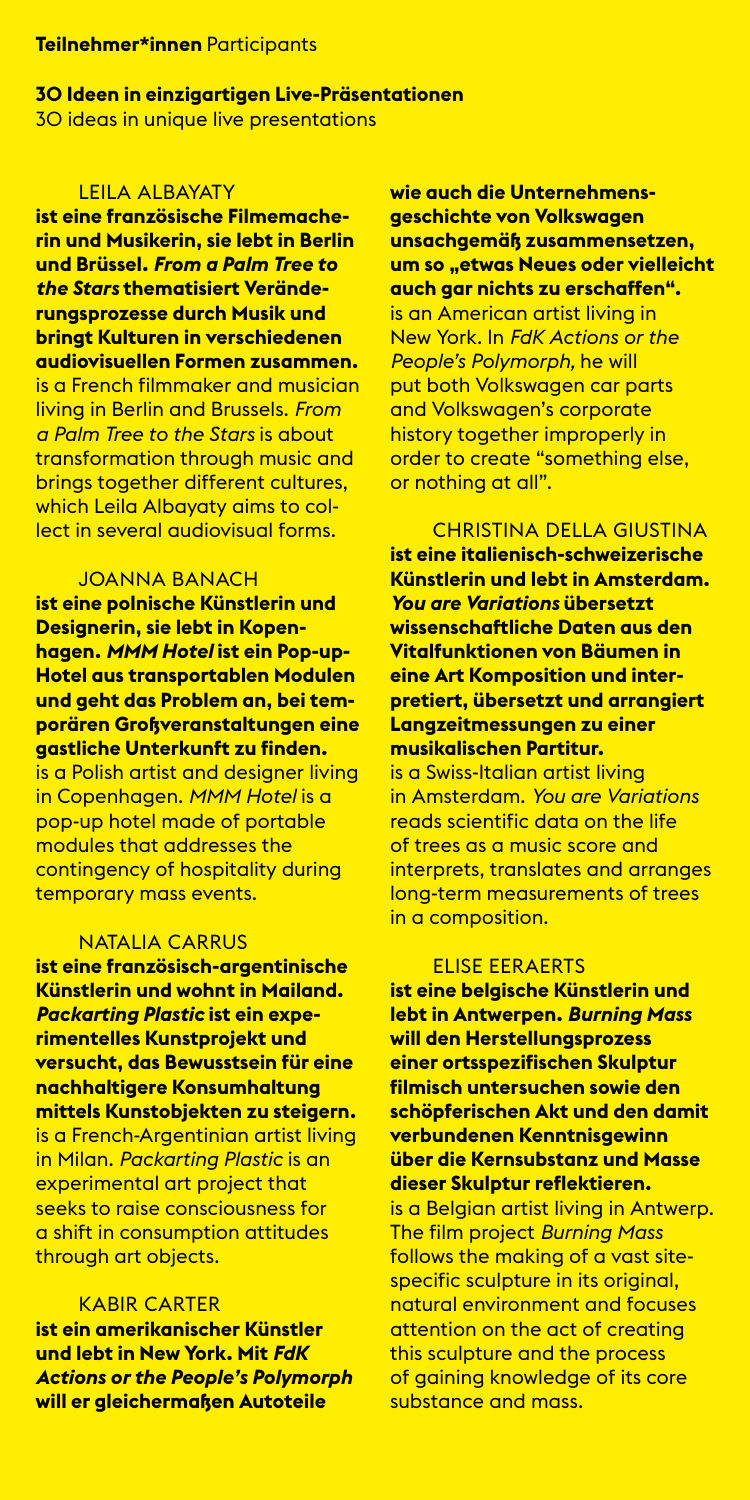#### nataLia escobar

**ist eine französisch-kolumbianische Künstlerin und lebt in Berlin. Mit** *A Small Spot in the Night Sky*  **untersucht sie sowohl die psychologischen als auch physiologischen Aspekte der menschlichen Wahrnehmung anhand der Erfahrung des Träumens.**

is a French-colombian artist living in berlin. in *A Small Spot in the Night Sky,* she aims to investigate both the psychological and physiological aspects of human perception through the experience of dreaming.

#### Mauricio Freyre

**ist ein spanisch-peruanischer Architekt, Wissenschaftler und Künstler und lebt in Madrid.**  *Huaca Catalina Huanca / PREVI*  **untersucht anhand von zwei Orten in Lima verschiedene Phänomene, die von der Rezeption der Moderne in Lateinamerika herrühren.**  is a spanish-Peruvian architect, researcher and artist living in Madrid. in *Huaca Catalina Huanca / PREVI,* he investigates various phenomena linked to the handling of modernity in Latin America at two locations in Lima.

#### ana María GóMez LóPez

**ist eine kolumbianisch-amerikanische Künstlerin und lebt in Berlin.** *Wind Instruments* **ist eine Klanginstallation, die auf drei von Luftströmen angetriebenen Systemen basiert: einem industriellen Rechenzentrum, einem küstennahen Windpark und einer historischen Kirchenorgel.**  is a Colombian-American artist living in berlin. *Wind Instruments*  is a sound installation utilizing three wind-based systems: an industrial-scale data center, a coastal wind farm and a historic church organ.

#### L. sasha Gora

**ist eine kanadische Kuratorin und Autorin, sie lebt in München.** 

*Talking with Your Mouth Full* **ist eine performative Installation, die Rituale der Nahrungsaufnahme untersucht, jenseits einer Verbindung von Lebensmitteln mit Religion, Tradition und Lebensstil.**  is a canadian curator and writer living in Munich. *Talking with Your Mouth Full* is a performative installation analyzing eating rituals beyond a simple exploration of food associated with religions, lifestyles and tradition.

#### aMitesh GroVer

**ist ein indischer Künstler und lebt in New Delhi. Mit** *A Performapedia*  **hinterfragt er das Konzept des Archivs als einer auf Objekten basierenden Form der Wissensvermittlung und untersucht die Betrachtenden als das eigentliche Kunstobjekt.**

is an Indian artist living in New Delhi. *A Performapedia* questions the concept of the archive as an object-based form of knowledge transfer and explores the viewer as the actual piece of art.

#### MarKus hoFFMann

**ist ein deutscher Künstler und lebt in Berlin.** *Particle Pavilion* **ist eine architektonische Außenkonstruktion, die auf ihre Umgebung reagiert und so Radioaktivität sichtbar macht.** 

is a German artist living in berlin. *Particle Pavilion* is an architectural outdoor structure meant to react to the environment by making radioactivity visible.

#### Maren KaMes

**ist eine deutsche Autorin und lebt in Berlin. Mit** *90° 0' 0" S* **möchte sie ihre Texte in einer Umgebung ansiedeln, in denen sie sich wie Körper ausdehnen und wieder zusammenziehen, drehen, wenden und wieder verschwinden.** 

is a German writer living in berlin. in *90° 0' 0" S,* she wants to embed her texts in a spatial context, where they move like a body that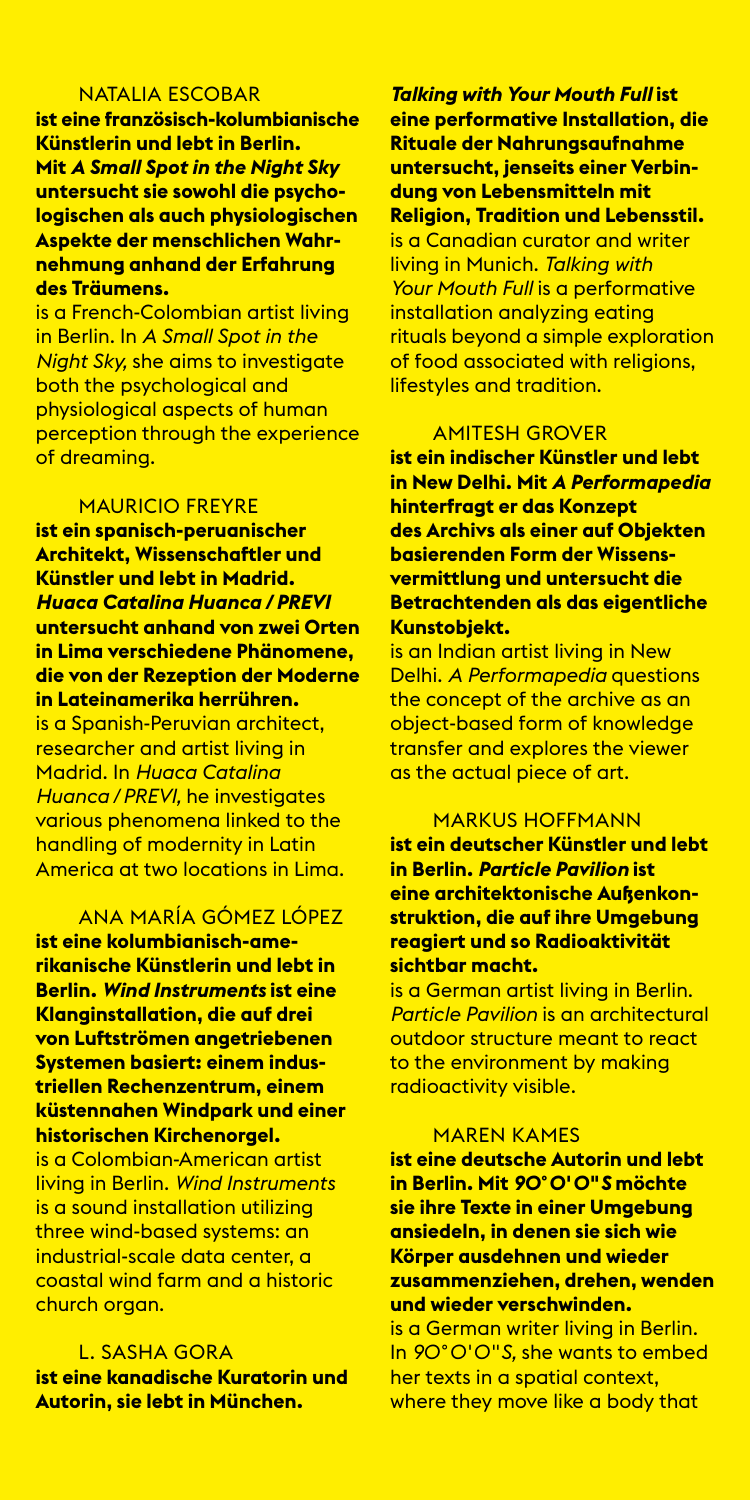is stretching and contracting, swelling and receding again.

#### KyLie KinG

**ist eine amerikanische Künstlerin und lebt in Providence.** *You Can't Photograph The Future* **ist eine Videoinstallation, die unser visuell begründetes Verständnis der Umweltzerstörung in Frage stellt.** 

is an American artist living in Providence. *You Can't Photograph The Future* is a video installation that questions our visual understanding of environmental destruction.

# MiLena KiPFMüLLer

**ist eine deutsch-brasilianische Künstlerin und lebt in Berlin. Mit**  *Case Cortina* **möchte sie ein performatives akustisches Instrument entwickeln, das die klanglichen Besonderheiten verschiedener Städte anhand von Feldaufnahmen, musikalischem Material und Sprache zum Ausdruck bringt.**  is a German-brazilian artist living in berlin. in *Case Cortina,* she aims to develop a performativeacoustic instrument that brings out the special acoustic characteristics of different cities based on field recordings, musical material and language.

aGnieszKa KozLowsKa **ist eine polnische Künstlerin und Wissenschaftlerin, sie lebt in Newcastle. Für** *Carved by Rock and Ice* **verwendet sie eine bisher wenig erforschte fotografische Technik, um auf lichtempfindlichen Polymerplatten die Reliefs von mehr als 40 Gipfeln quer durch die Alpen darzustellen.** is a Polish artist and researcher **living in Newcastle. For Carved** *by Rock and Ice,* she uses a heretofore unexplored photographic technique to imprint a relief of more than 40 peaks across the Alps in a light-sensitive polymer plate.

#### **MOHAMED**

**ist ein irakischer Künstler und lebt in Bagdad.** *Plug-Inn* **erforscht die traditionelle und digitale Herstellung von Holzhäusern und untersucht deren Potenzial und Implikationen, um so ein Konzept und eine Struktur für vorgefertigte Holzhäuser zu entwickeln.**

is an Iraqi research artist living in baghdad. *Plug-Inn* investigates the traditional and digital fabrication of timber houses and explores their potential and implications, with the goal of developing a concept and structure for prefabricated timber housing.

#### TOBIAS NOLTE

**ist ein deutscher Architekt und lebt in Cambridge (USA) und Berlin. Für** *Mine the Scrap* **hat er eine Software zur Auswertung von Big Data entwickelt und will mit dieser Bauschutt wiederverwerten, um Raumstrukturen zu entwerfen und zu montieren.**  is a German architect living in **Cambridge (USA) and Berlin. For** *Mine the Scrap* he has developed software to analyze Bia Data with the intent of recycling disparate pieces of construction waste for the design and assembly of spatial structures.

#### Katharina rüter

**ist eine deutsche Architektin und lebt in Berlin.** *Mossy Haze*  **ist ein auf Moos basierendes Designobjekt für die Gestaltung von Innenräumen, als Anpassung auf die sich verändernden Lebensbedingungen durch Klimaerwärmung.**

is a German architect living in berlin. *Mossy Haze* makes use of moss for interior design as a response to the changing living conditions created by climate change.

roberto santaGuiDa **ist ein kanadischer Filmemacher und lebt in Toronto.** *Peripheral*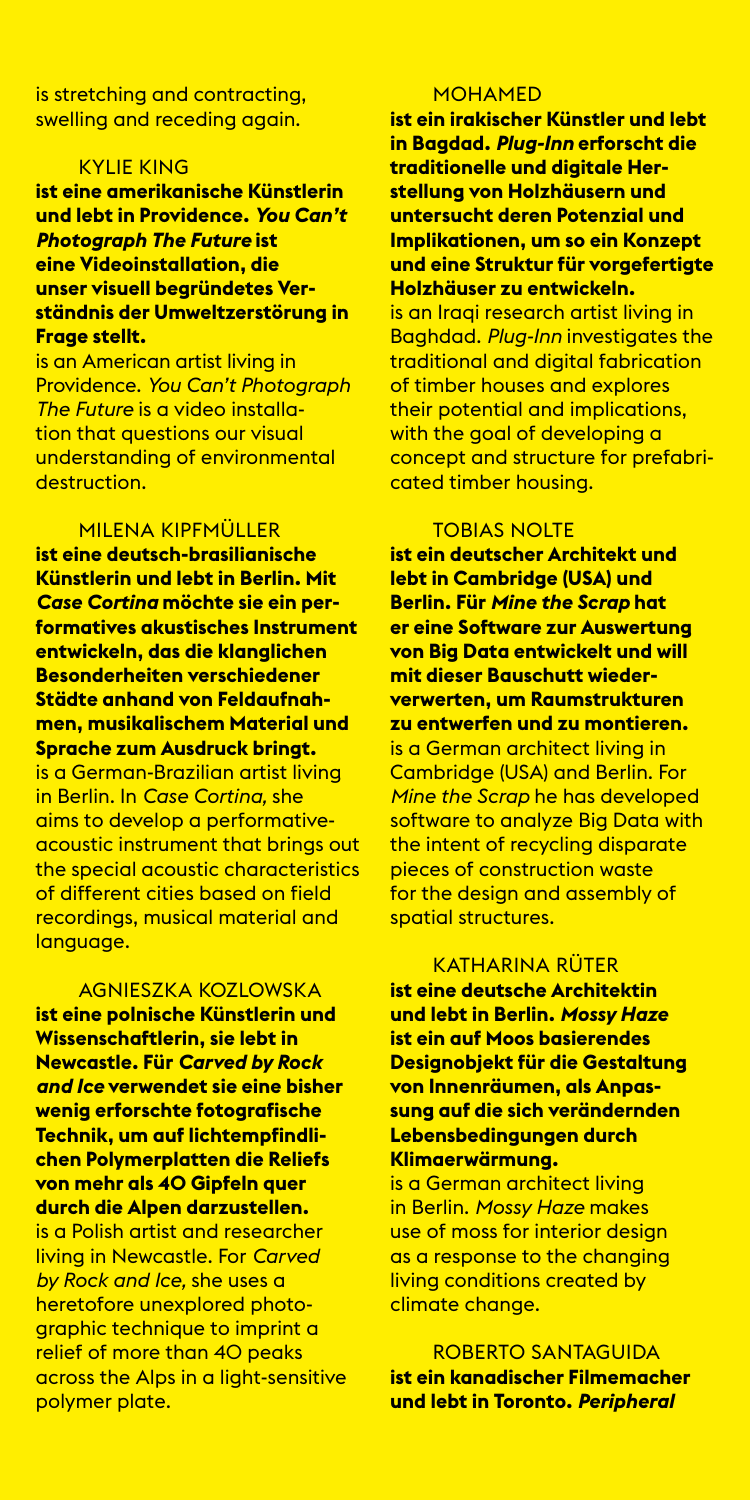### *City* **ist ein allumfassendes Raumerlebnis in Form einer fotografischen Installation, die den Alltag von vierzehn anonymen Menschen in Berlin schildert.**

is a canadian filmmaker living in toronto. *Peripheral City* is an allencompassing spatial experience in the form of a photographic installation depicting the daily life of fourteen anonymous people living in berlin.

# **SVENJA SCHÜFFLER**

**ist eine deutsche Künstlerin und Geologin, sie lebt in Berlin.**  *Installing Seismic risk of Istanbul*  **möchte aus einer künstlerischwissenschaftlichen Perspektive heraus das Erdbebenrisiko von Istanbul anhand einer Echtzeitsimulation visualisieren und diskutieren.**

is a German artist and geologist living in berlin. *Installing seismic risk of Istanbul* aims to visualize and discuss the seismic risk of istanbul from an art-science perspective in the form of a realtime simulation.

#### Martha schwinDLinG

**ist eine deutsche Designerin und lebt in Berlin. Ihr Design Label**  *FLAT* **präsentiert eigens gestaltete Produkte, die das Besondere im Gewöhnlichen aufzeigen und unsere Gewohnheiten in der Nutzung alltäglicher Gegenstände hinterfragen.**

is a German designer living in berlin. her design label *FLAT*  focuses on products that bring out the special in the ordinary and question our habits in handling everyday objects.

#### arturo soto

**ist ein mexikanischer Fotograf und lebt in Mexico City. Seine Projektidee ist eine fotografische Auseinandersetzung mit der Stadt Ciudad Juárez und deren komplexer Geschichte, die aufgrund ihrer geographischen Lage an der** 

# **Grenze zu den USA von Prozessen der Globalisierung und einer hybriden Urbanität geprägt ist.**

is a Mexican photographer living in Mexico City. His project proposal entails a photographic depiction of the city of ciudad Juárez and its complex history, which is shaped by globalization processes and a specific urban hybridity due to its location on the border with the USA.

#### iza tarasewicz

**ist eine polnische Künstlerin und lebt in Białystok, Berlin und anderen Orten. Mit** *Tracing a Path*  **möchte sie einen sich ständig verändernden Hindernisparcours als einen Ort für verkörpertes Wissen, Aktivität und Begegnung konstruieren.** 

is a Polish artist living in białystok, **Berlin and various other territories.** in *Tracing a Path,* she plans to construct a continually adjusting obstacle course as a site for embodied knowledge, activity and encounter.

# KaLLioPi tsiPni-KoLaza

**ist eine griechische Kuratorin und lebt in London und Athen.**  *Rave-olutions* **nimmt eine Musikszene in den Blick, die jüngst bei jugendlichen Palästinensern auf beiden Seiten der sogenannten Green Line entstanden ist.** 

is a Greek curator living in London and athens. *Rave-olution*  explores a music scene that has recently emerged among young Palestinians on both sides of the Green Line.

#### arne VoGeLGesanG **ist ein deutscher Künstler und lebt in Berlin.** *Mirror Stage* **verknüpft digitale Repräsentationstechniken mit Fragen zur nationalen Identität.**  is a German artist living in berlin. *Mirror Stage* combines the use of contemporary technologies of human representation with questions of national identity.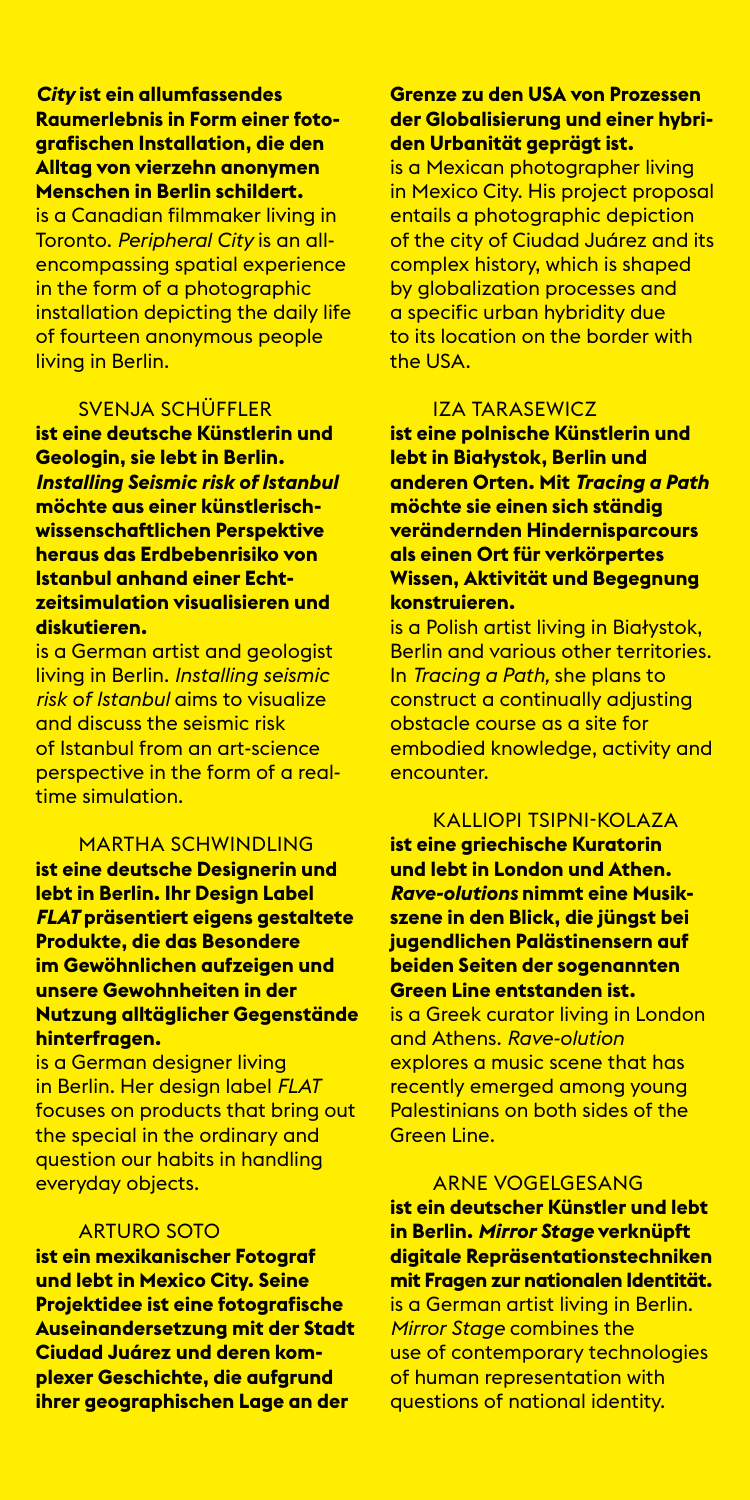#### WENDY DI WANG

**ist eine chinesische Designerin und lebt in San Francisco.**  *Solux* **ist ein interaktives System für Straßenbeleuchtung, welches die Sicherheit an öffentlichen Orten verbessern soll.** *Solux*  **basiert auf Funk-Bewegungsmeldern und Solar Tracking und ermöglicht so eine weitaus effizientere Art, Solarenergie zu nutzen.**

is a chinese designer living in san Francisco. *Solux* is an interactive street lighting system to improve safety in public places. **Based on wireless motion sensor** and solar tracking technology, it permits a far more efficient and economical way to harness solar power.

#### **SHANNON WERLE**

**ist eine amerikanische Künstlerin und lebt in Hanover (USA).**  *The Sound of Buildings* **visualisiert die urbanen Klänge Berlins, basierend auf Schallmessungen an verschiedenen Punkten der Stadt.** 

is an American artist based in hanover (usa). in *The Sound of Buildings,* she examines the different amplitudes of berlin based on recorded data taken from her interactions with buildings in the city.

#### ewa wesołowsKa

**ist eine polnische Künstlerin und lebt in Krakau. Ihre Projektidee orientiert sich thematisch an der Idee von Licht und Dunkelheit und verbindet die Grundmotive einer Licht-Klang-Installation mit traditionellen und modernen skulpturalen Elementen.** 

is a Polish artist living in Cracow. Her project proposal is thematically based on ideas of light and darkness and aims to tie the principles of a light-sound installation to traditional and modern sculptural elements.

#### noéMi zaJzon

**ist eine in Rumänien geborene ungarische Wissenschaftlerin und Designerin, sie lebt in London.**  *Encounters with Diasporic Futures*  **untersucht das städtische Terrain als sozial konstruierte Kraft und Mittler von Erinnerungen, Motivationen und Erzählungen der bangladeschischen Jugend in London.**

is a Romanian-born Hungarian researcher and designer living in London. *Encounters with Diasporic Futures* investigates the urban terrain as a socially constructed mainspring and mediator of the memories, motivations and narratives of the diasporic Bangladeshi youth in London.